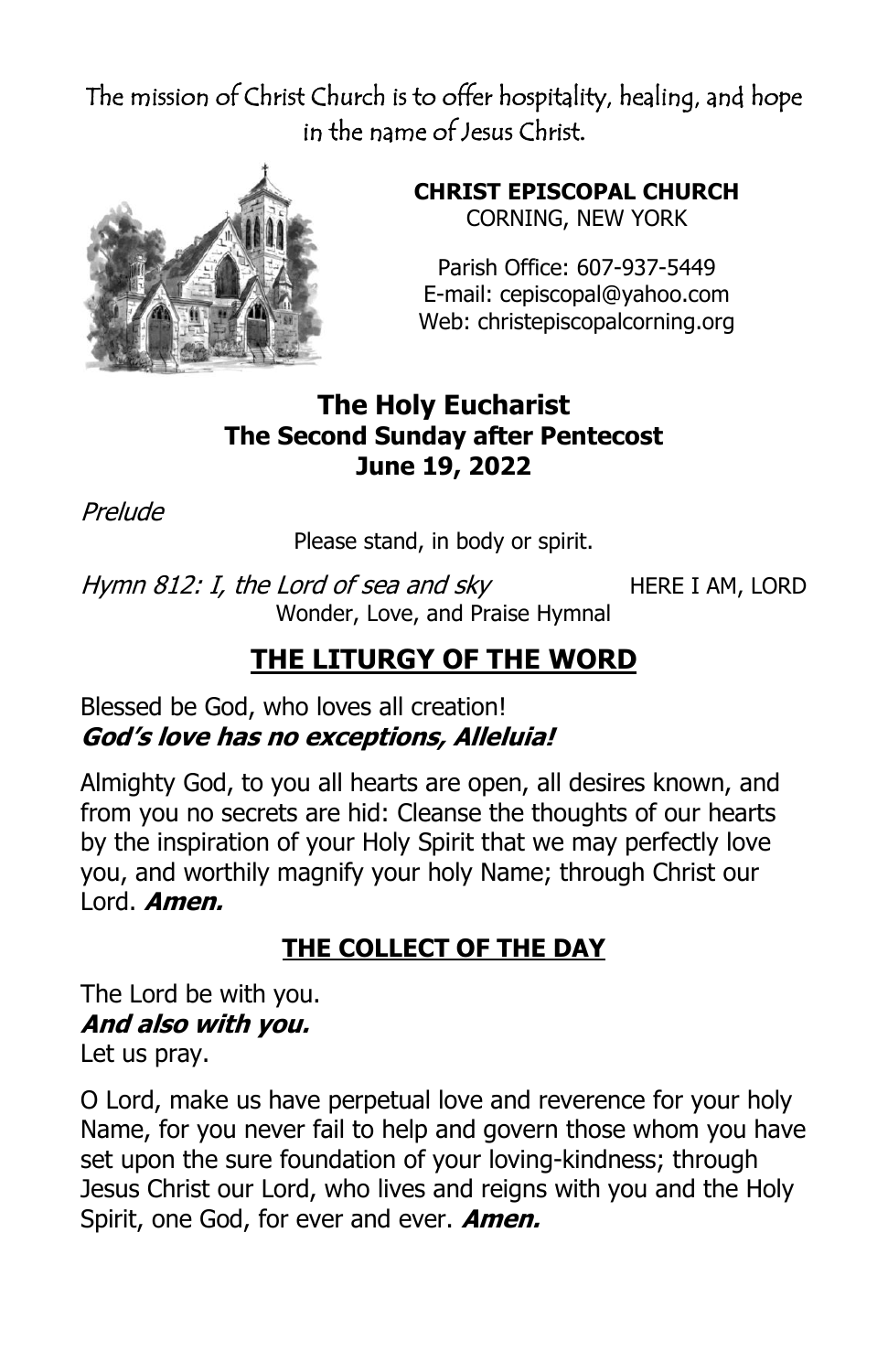## **THE HOLY SCRIPTURE**

Please be seated.

#### **The First Lesson Isaiah 65:1-9**

I was ready to be sought out by those who did not ask, to be found by those who did not seek me. I said, "Here I am, here I am," to a nation that did not call on my name. I held out my hands all day long to a rebellious people, who walk in a way that is not good, following their own devices; a people who provoke me to my face continually, sacrificing in gardens and offering incense on bricks; who sit inside tombs, and spend the night in secret places; who eat swine's flesh, with broth of abominable things in their vessels; who say, "Keep to yourself, do not come near me, for I am too holy for you." These are a smoke in my nostrils, a fire that burns all day long. See, it is written before me: I will not keep silent, but I will repay; I will indeed repay into their laps their iniquities and their ancestors' iniquities together, says the Lord; because they offered incense on the mountains and reviled me on the hills, I will measure into their laps full payment for their actions. Thus says the Lord: As the wine is found in the cluster, and they say, "Do not destroy it, for there is a blessing in it," so I will do for my servants' sake, and not destroy them all. I will bring forth descendants from Jacob, and from Judah inheritors of my mountains; my chosen shall inherit it, and my servants shall settle there.

Hear what the Spirit is saying. **Thanks be to God.**

**The Response Psalm 22:18-27** 

Be not far away, O Lord; you are my strength; hasten to help me.

### **Save me from the sword, my life from the power of the dog.**

Save me from the lion's mouth, my wretched body from the horns of wild bulls.

## **I will declare your Name to my brethren; in the midst of the congregation I will praise you.**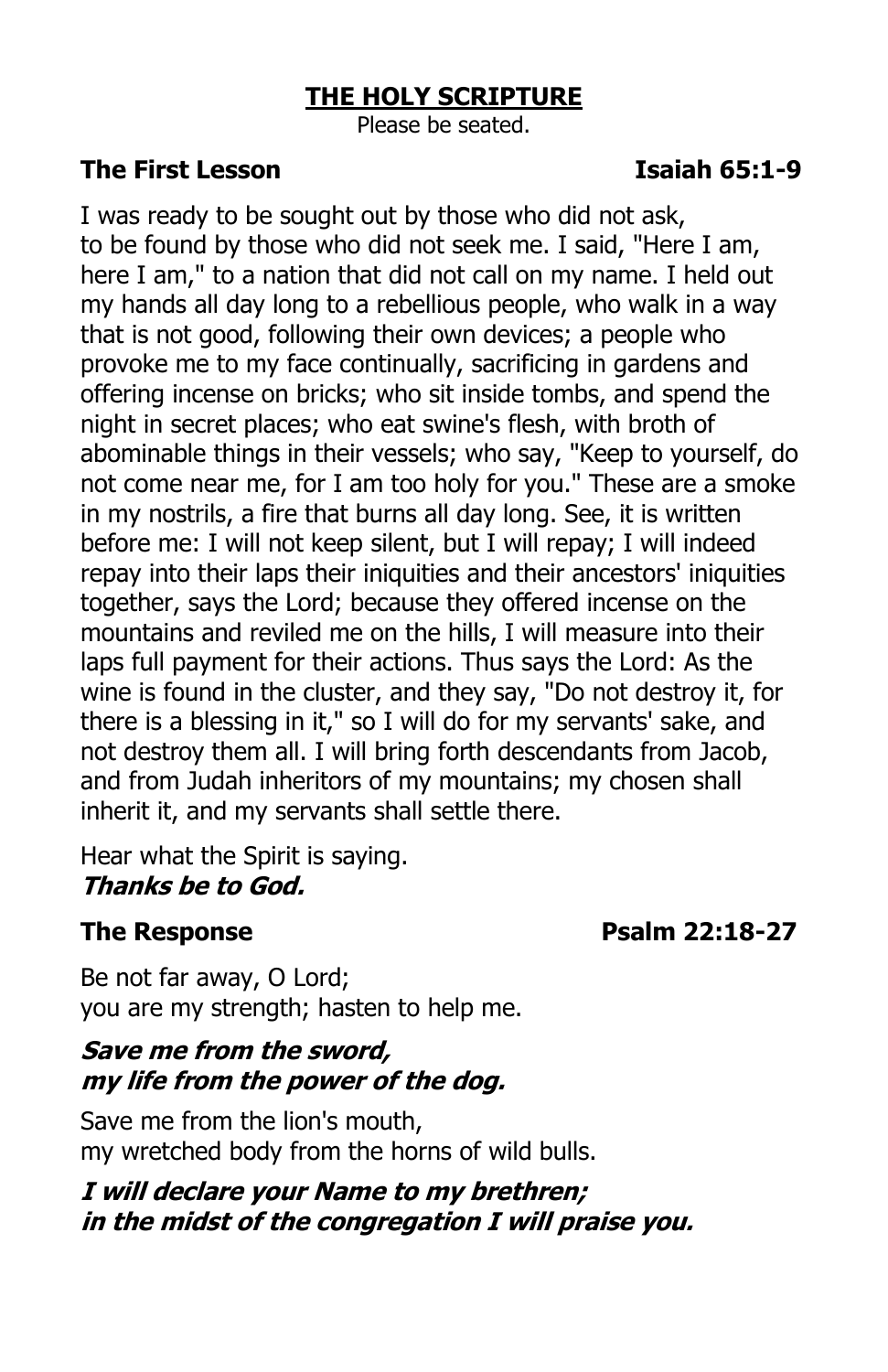Praise the Lord, you that fear him; stand in awe of him, O offspring of Israel; all you of Jacob's line, give glory.

## **For he does not despise nor abhor the poor in their poverty; neither does he hide his face from them; but when they cry to him, he hears them.**

My praise is of him in the great assembly; I will perform my vows in the presence of those who worship him.

#### **The poor shall eat and be satisfied, and those who seek the LORD shall praise him: "May your heart live for ever!"**

All the ends of the earth shall remember and turn to the Lord, and all the families of the nations shall bow before him.

## **For kingship belongs to the Lord; he rules over the nations.**

## **The Second Lesson Galatians 3:23-29**

Now before faith came, we were imprisoned and guarded under the law until faith would be revealed. Therefore, the law was our disciplinarian until Christ came, so that we might be justified by faith. But now that faith has come, we are no longer subject to a disciplinarian, for in Christ Jesus you are all children of God through faith. As many of you as were baptized into Christ have clothed yourselves with Christ. There is no longer Jew or Greek, there is no longer slave or free, there is no longer male and female; for all of you are one in Christ Jesus. And if you belong to Christ, then you are Abraham's offspring, heirs according to the promise.

Hear what the Spirit is saying. **Thanks be to God.**

Instrumental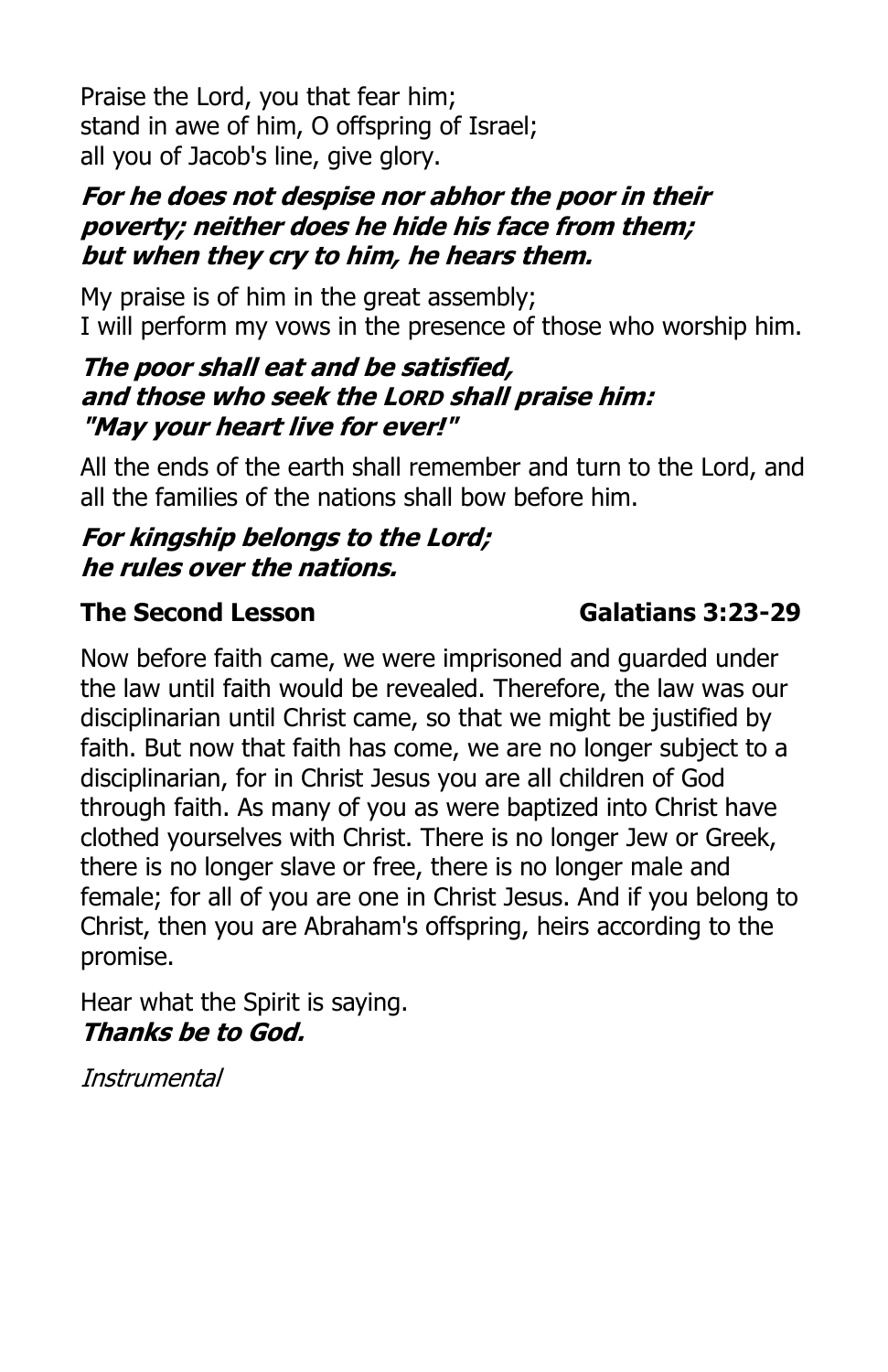### The Holy Gospel of Our Lord Jesus Christ according to Luke. **Glory to you, Lord Christ.**

Jesus and his disciples arrived at the country of the Gerasenes, which is opposite Galilee. As he stepped out on land, a man of the city who had demons met him. For a long time, he had worn no clothes, and he did not live in a house but in the tombs. When he saw Jesus, he fell down before him and shouted at the top of his voice, "What have you to do with me, Jesus, Son of the Most High God? I beg you, do not torment me" -- for Jesus had commanded the unclean spirit to come out of the man. (For many times it had seized him; he was kept under guard and bound with chains and shackles, but he would break the bonds and be driven by the demon into the wilds.) Jesus then asked him, "What is your name?" He said, "Legion"; for many demons had entered him. They begged him not to order them to go back into the abyss.

Now there on the hillside a large herd of swine was feeding; and the demons begged Jesus to let them enter these. So, he gave them permission. Then the demons came out of the man and entered the swine, and the herd rushed down the steep bank into the lake and was drowned. When the swineherds saw what had happened, they ran off and told it in the city and in the country. Then people came out to see what had happened, and when they came to Jesus, they found the man from whom the demons had gone sitting at the feet of Jesus, clothed and in his right mind. And they were afraid. Those who had seen it told them how the one who had been possessed by demons had been healed. Then all the people of the surrounding country of the Gerasenes asked Jesus to leave them; for they were seized with great fear. So, he got into the boat and returned. The man from whom the demons had gone begged that he might be with him; but Jesus sent him away, saying, "Return to your home, and declare how much God has done for you." So, he went away, proclaiming throughout the city how much Jesus had done for him.

The Gospel of the Lord. **Praise to you, Lord Christ.**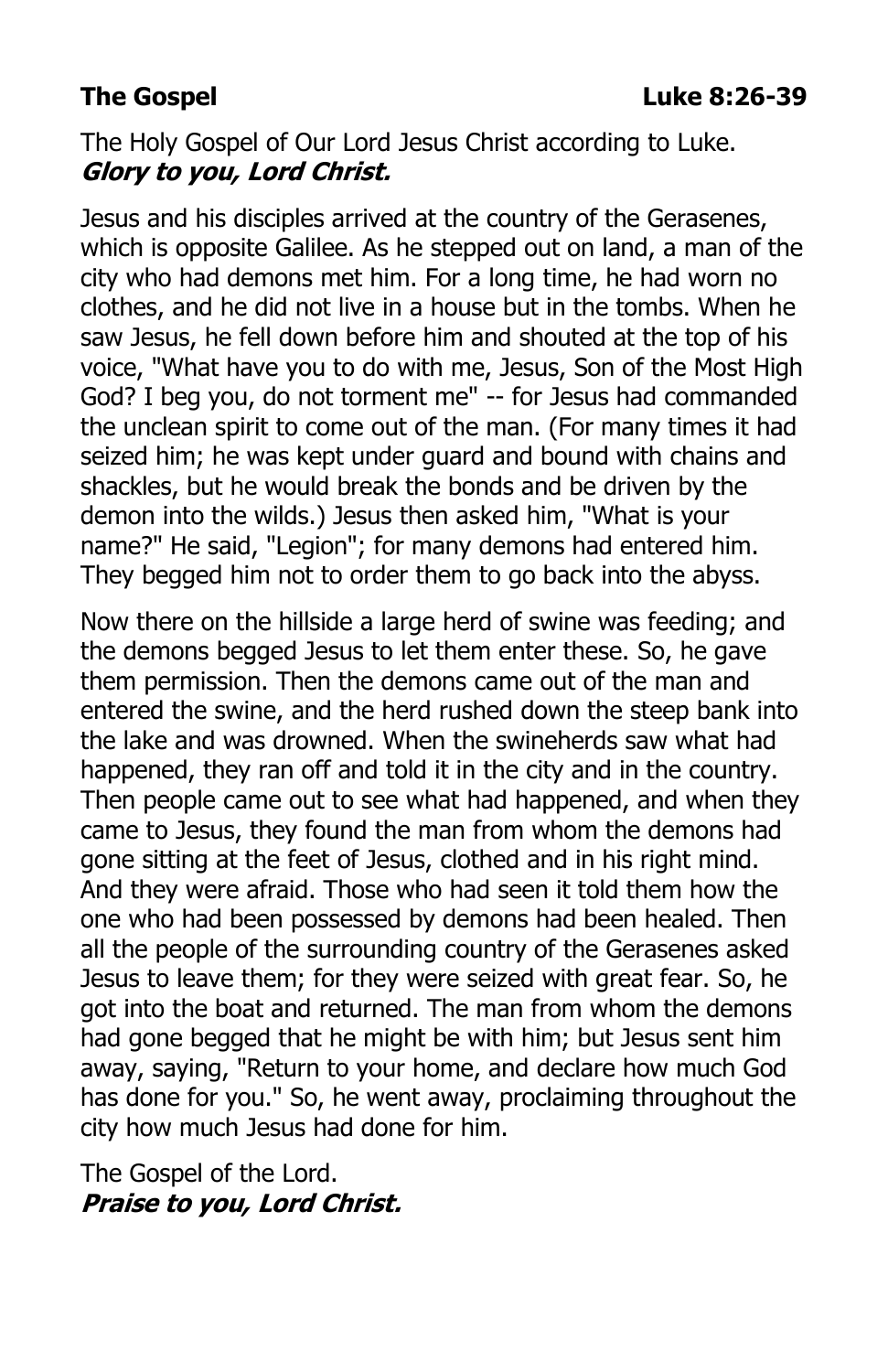Instrumental

A Homily

## **AN AFFIRMATION OF FAITH**

Please stand, in body or spirit.

**We believe in God the Father, from whom every family in heaven and on earth is named. We believe in God the Son, who lives in our hearts through faith, and fills us with his love. We believe in God the Holy Spirit, who strengthens us with power from on high. We believe in one God; Father, Son and Holy Spirit. Amen.**

## **THE PRAYERS OF THE PEOPLE**

Adapted from an adaptation of a song written by Tim McGinley

Holy One, we believe that your love will find a way to heal our wounded world, and that suffering, and poverty will end. For we believe in your persistent love. **God help us be your love in the world. Send us to those who suffer.**

We believe that you have made us who we are, in your image, a beautiful community of race and culture and sexual identity. You declared us 'good'. We celebrate this diversity, for we believe in your creative imagination. **God help us make it safe for all to live with integrity, for barriers to tumble down, and for all to live in peace. Send us out to change the world.**

We believe we are all members of one body. We share a heart with those who suffer violence, who live in fear, or who are cast out. We ache with them, for we believe that you love without exception. **God help us reach out in love. Send us into the world proclaiming the Good News of the Gospel.**

We believe that we are not yet perfected. We fear. We judge. We cause harm by our action and our inaction. But we still turn to you for help, for we believe in your forgiveness. **God help us to receive your forgiveness. Send us into the world to forgive.**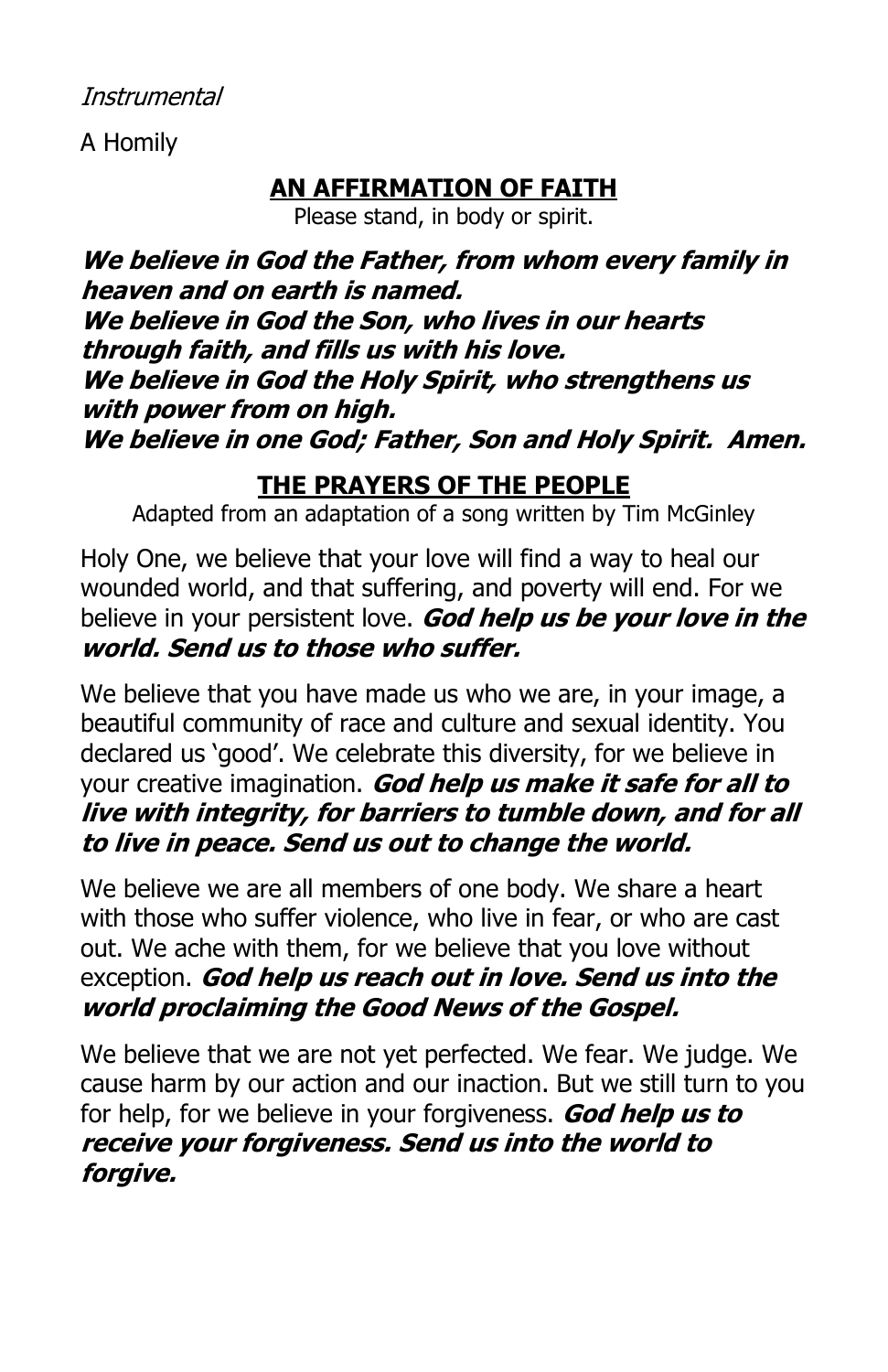We believe that the liberation of those in captivity did not end with Moses leading slaves out of Egypt, it did not end with Jesus' death and resurrection, but even today you are still pulling humanity out of darkness into the light. For we believe in the Reign of God on earth. **God give us courage and stamina. Send us into the world to lead.**

#### We believe it is not too late for those filled with hate to learn to live in love. For we believe in your heart-transforming power. **God help us love even those who hate. Send us out with love for all.**

We believe that our prayers do matter, and so we offer them now for those who are sick or recovering, especially: Ted Heagle, Gary Herrlich, Sandy Young, those suffering from COVID-19, those on our prayer chain, and those the congregation may wish to remember either silently or aloud at this time (pause). For all who are in sorrow, we raise up those who have died, especially: Art Grant, and those the congregation may wish to remember either silently or aloud at this time (pause). For we believe in the power of prayer. **God remind us that we are not alone. Send us into the world to be a soft landing place for all who suffer or grieve.** 

We believe in gratitude. We offer thanks for all the moments of grace that sustain us. We offer thanks for all loving fathers and father figures. We offer thanks for those celebrating birthdays or anniversaries this week, especially: Verna Freer, Troy Preston & Kevin Hillman, James & Delight Scouten, and those the congregation may wish to remember either silently or aloud at this time (pause). For we believe that your love and grace surround us on every side. **God give us eyes to see your goodness in the world around us. Send us into the world in gratitude.**

We believe that church is an imperfect but well-intentioned collection of souls. Even though we often fail to understand your Gospel, even though we often lack the courage to take risks for justice, even though we have not always welcomed your beloved outcasts, still we see that you have not abandoned us. For we believe that you still hope in us. **God help us to be a better community. Send us into the world as the life-changing, liberating church you imagine.**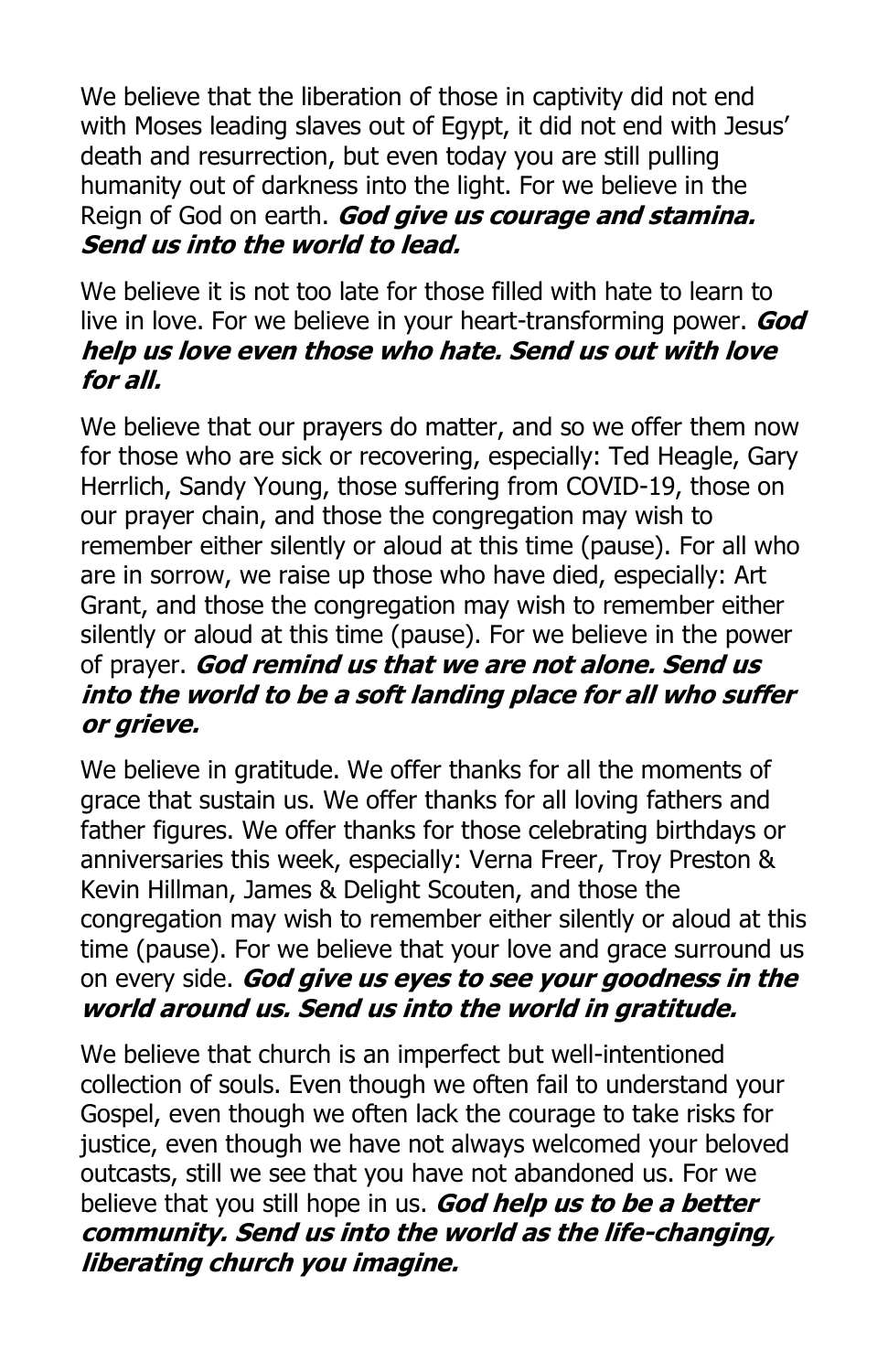All this we ask in the name of your Holy Trinity. **Amen.**

## **THE PEACE AND ANNOUNCEMENTS**

The peace of the Lord be always with you. **And also with you.**

Please greet others with a bow or a wave.

#### **AN OFFERTORY SENTENCE**

Ascribe to the Lord the honor due his Name; bring offerings and come into his courts. *Psalm 96:8* 

## **THE LITURGY OF THE TABLE**

All are welcome to receive Communion from Christ's Table.

**Offertory Music** 

All things come of Thee, O Lord, **and of Thine own have we given Thee.**

## **THE GREAT THANKSGIVING**

Please stand, in body or spirit.

The Lord be with you. **And also with you.** Lift up your hearts. **We lift them to the Lord.** Let us give thanks to the Lord our God. **It is right to give God thanks and praise.**

It is right, and a good and joyful thing, always and everywhere to give thanks to you, Father Almighty, Creator of heaven and earth. Through Jesus Christ our Lord. In fulfillment of his true promise, the Holy Spirit came down from heaven, lighting upon the disciples, to teach them and to lead them into all truth; uniting peoples of many tongues in the confession of one faith, and giving to your Church the power to serve you as a royal priesthood, and to preach the Gospel to all nations. Therefore, we praise you, joining our voices with Angels and Archangels and with all the company of heaven, who for ever say this hymn to proclaim the glory of your Name: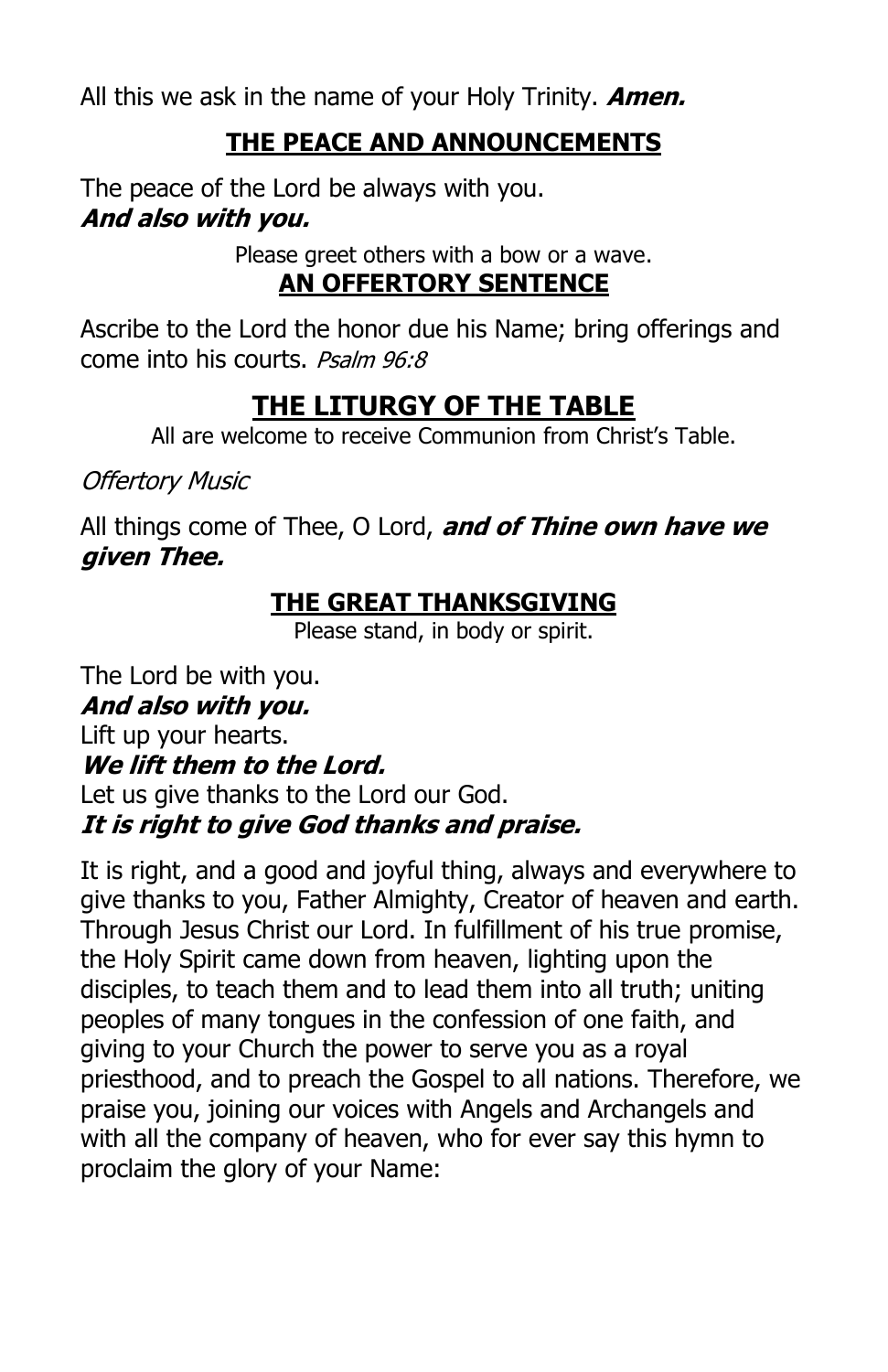Hymn S130: Sanctus (from Deutsche Messe) Franz Schubert

**Holy, holy, holy Lord, God of power and might, (x 2, if sung) heaven and earth are full of your glory. Hosanna in the highest.** (x 2, if sung) **Blessed is the one who comes in the name of the Lord. Hosanna in the highest.** (x 2, if sung)

Please stand or kneel in body or in spirit.

We give thanks to you, O God, for the goodness and love which you have made known to us in creation; in the calling of Israel to be your people; in your Word spoken through the prophets; and above all in the Word made flesh, Jesus, your Son. For in these last days, you sent him to be incarnate from the Virgin Mary, to be the Savior and Redeemer of the world. In him, you have delivered us from evil, and made us worthy to stand before you. In him, you have brought us out of error into truth, out of sin into righteousness, out of death into life.

On the night before he died for us, our Lord Jesus Christ took bread; and when he had given thanks to you, he broke it, and gave it to his disciples, and said, "Take, eat: This is my Body, which is given for you. Do this for the remembrance of me."

After supper he took the cup of wine; and when he had given thanks, he gave it to them, and said, "Drink this, all of you: This is my Blood of the new Covenant, which is shed for you and for many for the forgiveness of sins. Whenever you drink it, do this for the remembrance of me."

Therefore, according to his command, O Father,

#### **We remember his death, We proclaim his resurrection, We await his coming in glory;**

And we offer our sacrifice of praise and thanksgiving to you, O Lord of all; presenting to you, from your creation, this bread and this wine. We pray you, gracious God, to send your Holy Spirit upon these gifts that they may be the Sacrament of the Body of Christ and his Blood of the new Covenant. Unite us to your Son in his sacrifice, that we may be acceptable through him, being sanctified by the Holy Spirit. In the fullness of time, put all things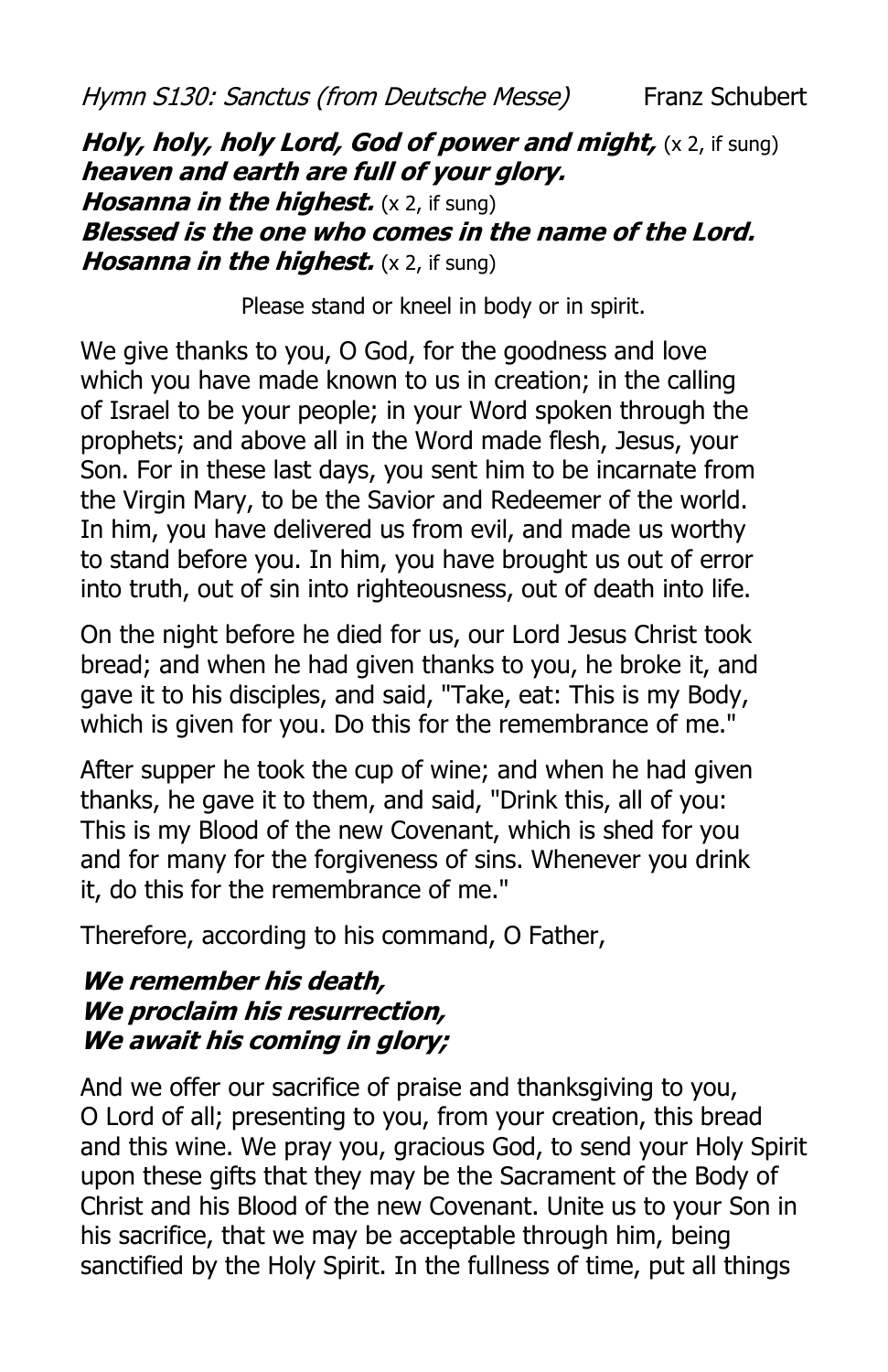under the care of your Christ, and bring us to that heavenly country where, with all your saints, we may enter the everlasting heritage of your sons and daughters; through Jesus Christ our Lord, the firstborn of all creation, the head of the Church, and the author of our salvation.

By him, and with him, and in him, in the unity of the Holy Spirit all honor and glory is yours, Almighty Father, now and for ever. **AMEN.**

And now, as our Savior Christ has taught us, we are bold to say,

**Our Father, who art in heaven hallowed be thy Name, thy kingdom come, thy will be done, on earth as it is in heaven. Give us this day our daily bread. And forgive us our trespasses, as we forgive those who trespass against us. And lead us not into temptation, But deliver us from evil. For thine is the kingdom, and the power, and the glory, for ever and ever. Amen.**

### **THE BREAKING OF THE BREAD**

The Celebrant breaks the bread. A period of silence is kept.

Alleluia. Christ our Passover is sacrificed for us. **Therefore, let us keep the feast. Alleluia.**

The Gifts of God for the People of God.

## **THE MINISTRATION OF COMMUNION**

Please come forward, down the center aisle, and the Priest will place the bread on your hand. Step to the side, place the bread in your mouth. If you prefer a gluten-free wafer, please extend your hands palm down to receive the bread. Cross your arms over your chest to receive only a blessing. Please return down the side aisles to your seat. Please take care to sanitize your hands before leaving your pew and coming forward for Communion.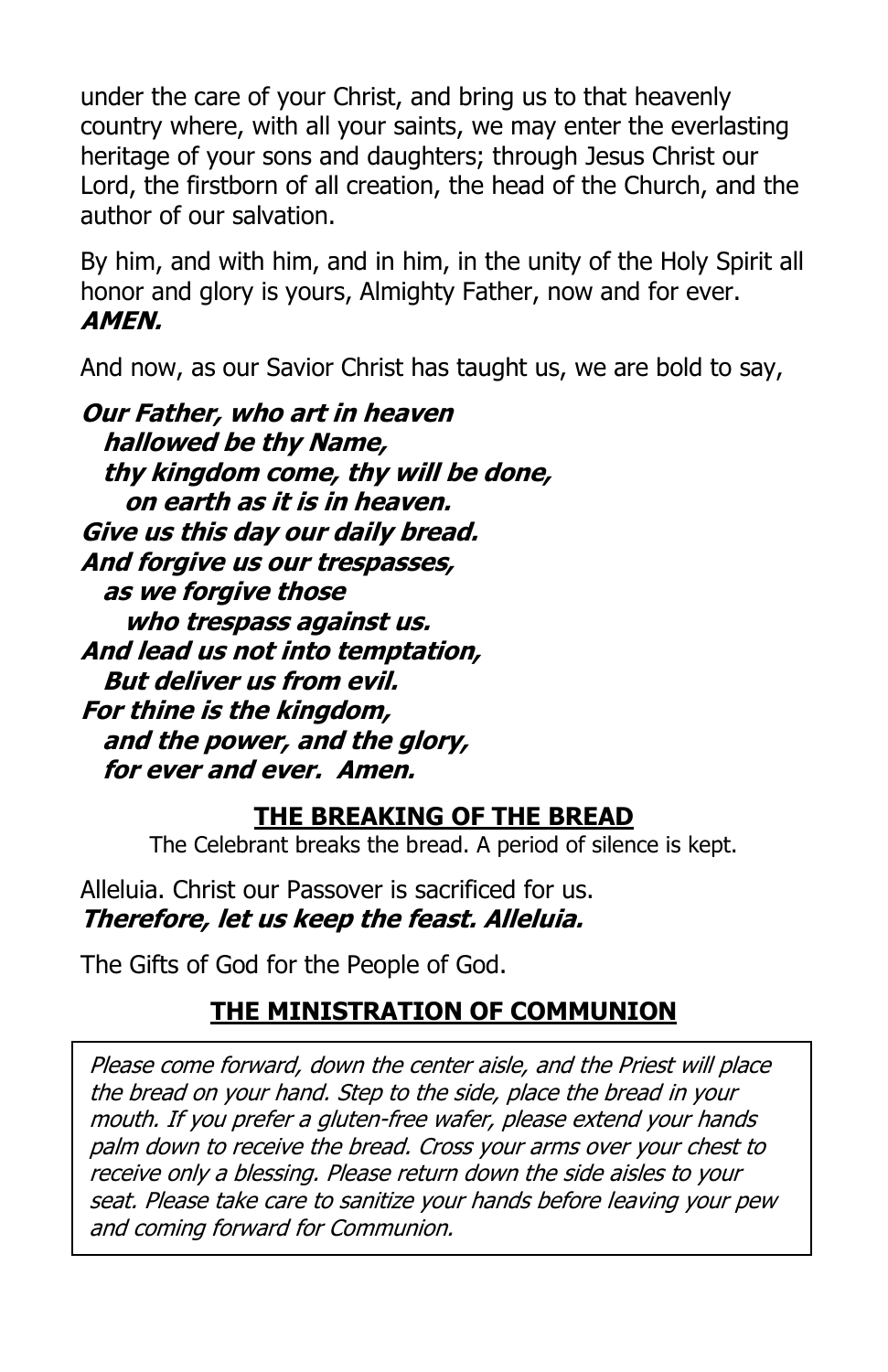Communion Music

## **THE POST COMMUNION PRAYER**

Please stand or kneel, in body or in spirit.

**Almighty and everliving God, we thank you for feeding us with the spiritual food of the most precious Body of your Son our Savior Jesus Christ; and for assuring us in these holy mysteries that we are living members of the Body of your Son, and heirs of your eternal kingdom. And now, Father, send us out to do the work you have given us to do, to love and serve you as faithful witnesses of Christ our Lord. To him, to you, and to the Holy Spirit, be honor and glory, now and for ever. Amen.**

#### **A BLESSING**

Life is short, and we do not have much time to gladden the hearts of those who make the way with us. So be swift to love, and make haste to be kind. And the blessing of God Almighty, the Father, the Son, and the Holy Spirit be with you now and remain with you always. **Amen.**

Hymn 599: Lift every voice and sing The State LIFT EVERY VOICE

### **THE DISMISSAL**

Go in peace to love and serve the Lord. Alleluia, alleluia. **Thanks be to God. Alleluia, alleluia.**

Postlude

With renewed energy we are sent out; hopeful, grateful, useful, leaders of liberation, proclaimers of God's love.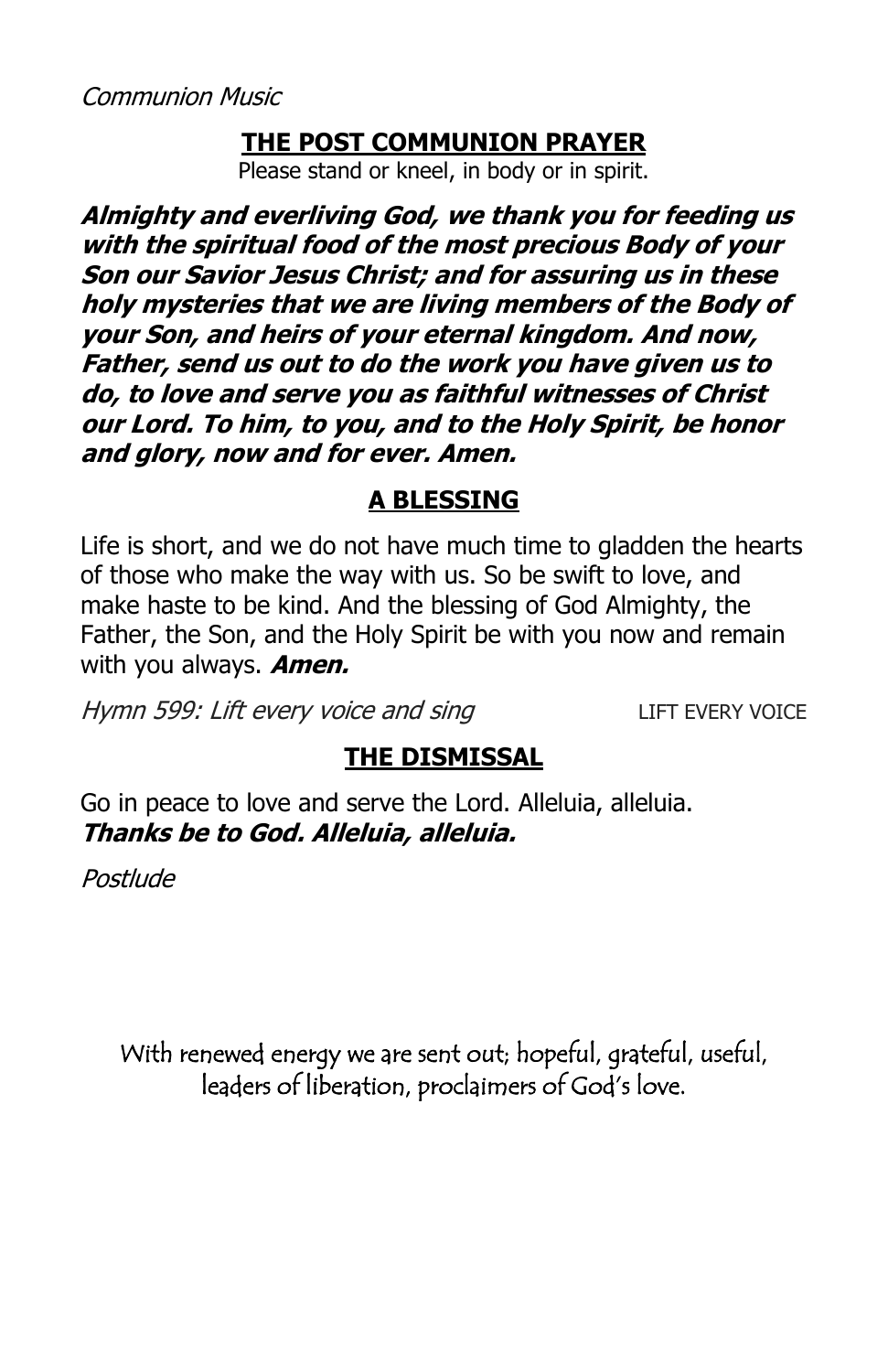## **ALTAR FLOWERS & COMMUNION ELEMENTS**

 Today's altar flowers are given to the Glory of God and in thanksgiving for his many blessings by Barbara Clark and in memory of her beloved husband Art Grant & family by Nancy Grant

Today's communion elements are given in celebration of their seventeen years together and their twelfth wedding anniversay by Father Troy Preston & Kevin Hillman

## **THE PARTICIPANTS IN THE SERVICES**

### **CLERGY**

8 a.m. – The Rev. Joshua Barrett 10 a.m. – The Very Rev. Troy Preston

## **LECTORS**

8 a.m. – Marion Ivy 10 a.m. – Jan Farnsworth, Joni Makowiec

## **ORGANIST**

Karen Bailey

**MEDIA TECHNICIAN**

John Sosa

### **USHERS/GREETERS**

Jane Dillon, Mary Volpe, Lisa & Steve Herrmann

## **ALTAR GUILD**

Martha Tober, Mary Volpe, Jane Dillon